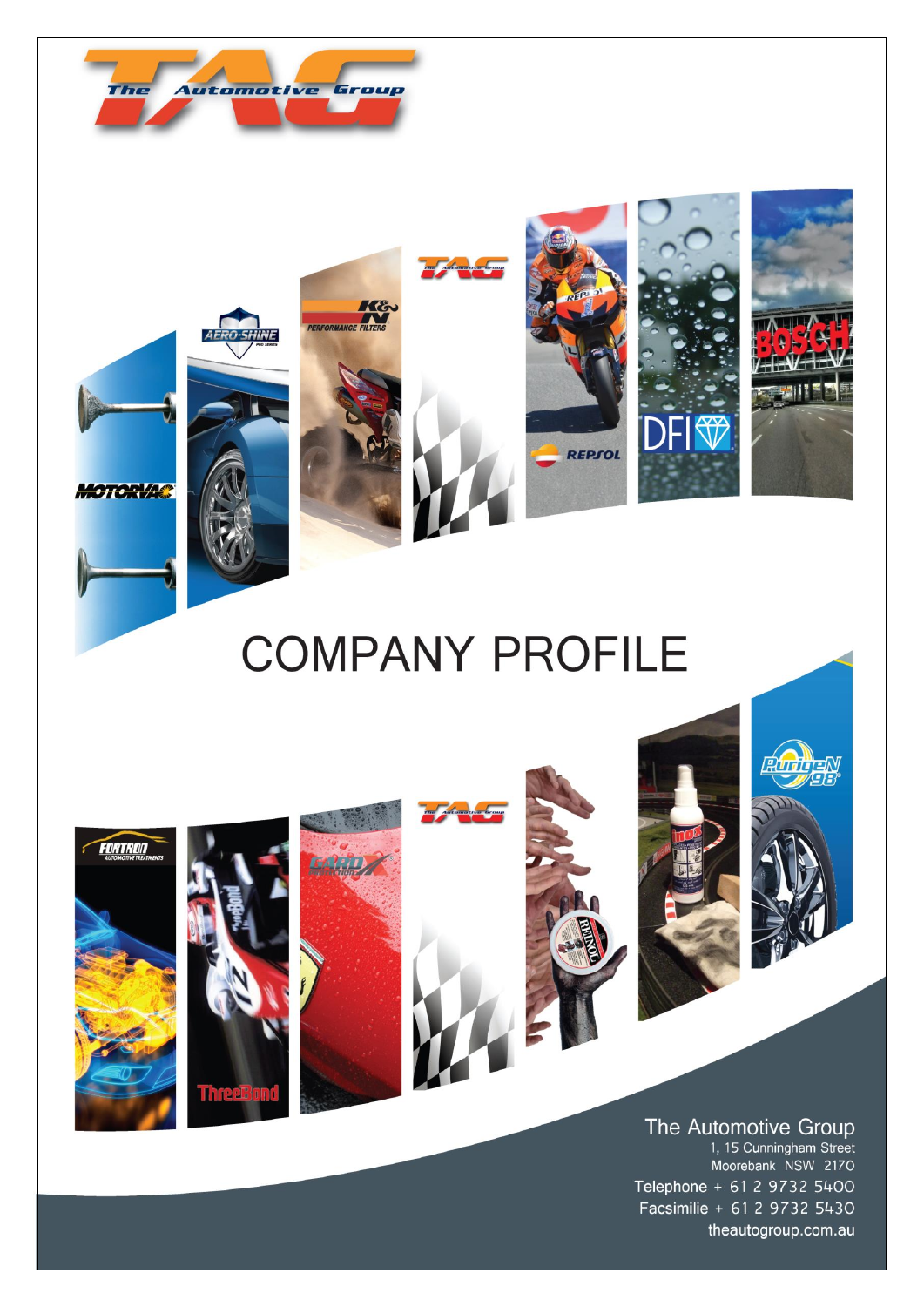

### THE AUTOMOTIVE GROUP PTY LTD

1, 15 Cunningham Street, Moorebank. New South Wales. 2170 Telephone: +61 2 9732 5400 Facsimile: +61 2 9732 5430 www.theautogroup.com.au

### **Directors and Management:**

- **Managing Director:** Michael Petersen
- **Founding Director**: Brad Garnham
- **Marketing Manager:** Daryn Carmichael
- **Operations Manager:** Kim O'Connor

**Primary Business:** The importation, manufacture and wholesale distribution of automotive after sales products to the automotive industry throughout Australia.

### **BUSINESS PROFILE**

### **Service Products: -**

TAG is an established market leader in the distribution of automotive treatments and service related products on the eastern states of Australia. Our prime market is franchised motor dealers and automotive workshops. For the dealer market segment, TAG operates an in-house dealer telesales program that has greatly assisted both TAG's sales and those of the dealers participating in this program. TAG continues to introduce new products and quality brands to expand this service products market.

### **Lubricants: -**

TAG's focus in the lubricants market has been to establish a niche that enables it to maximize the quality advantage they have with Repsol lubricants. TAG assists both motor dealers and independent workshops in educating their customers in the advantages of premium lubrication. Further, TAG has recently moved into online trading to better allow the Australia wide distribution of this international world class brand.

### **After Sales: -**

TAG has recently entered the after sales vehicle protection market. This well established market has largely focused on intense marketing, though low quality products. TAG distributes a range of products that meet our company vision, that of supplying products of the highest quality.

### **Customer Retention Programs:-**

TAG has a number of customer retention programs for the motor dealer market. Many include products that TAG distributes, which are then supported by TAG developed systems and services.

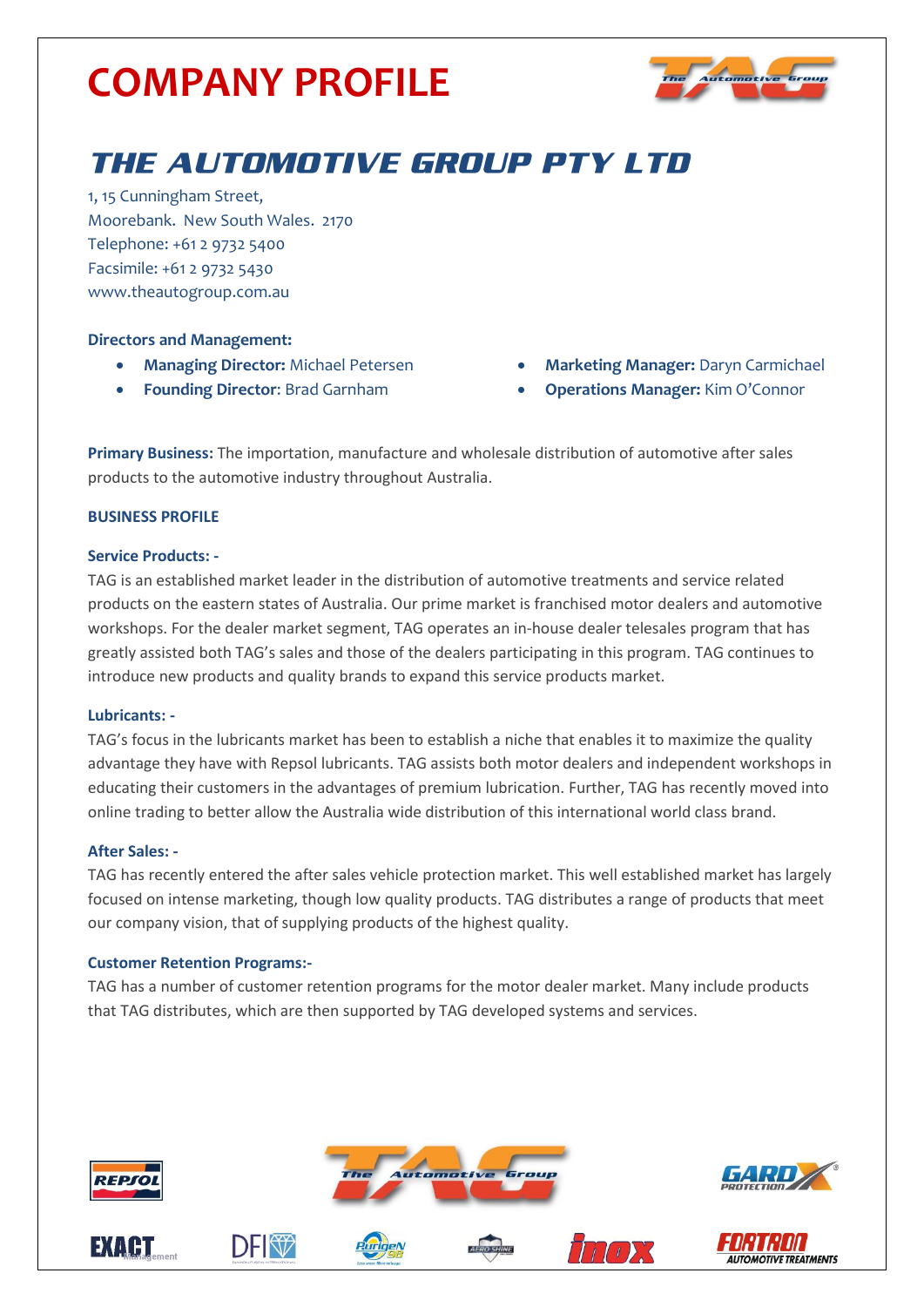

### *TAG HISTORY*

The Automotive Group Pty Ltd (TAG) was incorporated in 1990 as the exclusive distributor to the motor industry for the Fortron Automotive Group in New South Wales and the ACT.

TAG developed an innovative marketing campaign for the distribution of Fortron products which included developing a strategy that focused on the benefits of quality products and superior service. In a very short period of time, this plan helped TAG become a market leader in the automotive treatment market. As a result of this growth, Fortron then expanded TAG's exclusive distribution territory to include Queensland.

TAG's marketing strategy of focusing on product quality was proving successful; therefore TAG developed its own line of premium quality automotive service products to supplement the Fortron range. With the successful promotion of both these quality brands, TAG grew its client base to the point where they became the preferred supplier of automotive service products and treatments for hundreds of franchised motor dealers, including some of Australia's largest dealer groups, and thousands of automotive workshops.

In 1993 TAG, in its push for excellence, indentified a need in the motor dealer market; to assist dealers with CSI and client retention. So as a separate component to TAG, Exact Management Pty Ltd was incorporated to operate as administrators of in-house motor dealer warranty programs to provide dealers with products and services that would build genuine customer loyalty. Exact's distinct programs delivered excellent results to their dealer clients, so that their client base grew to such a level that in 1999 the newly incorporated Fortron Insurance Group, invited them to become sales agents for their suite of retail insurance products. By means of their broad client base, Exact quickly became Fortron Insurance Group's largest insurance distribution agent, predominantly in the franchised motor dealer market.

TAG continued to look for premium brands and products that would fit their vision, so late 1998 marked a milestone in TAG's success when it was appointed the official Australian importer and distributor for the Spanish industrial giant Repsol. Though the automotive lubricants market was fully developed and with strongly entrenched players, TAG developed a unique marketing program that helped it achieve good market penetration. By utilizing existing B2B relationships and developing a comprehensive after sales training program, TAG was able to work with their dealer clients to assist them in upgrading their service clients to TAG's Repsol premium lubricants. This innovative approach has generated excellent market penetration for TAG, particularly in the franchised motor dealer market segment.

TAG's belief in excellence of service and its experience in the motor dealer market helped it identify another need that existed in dealer service departments; achieving greater customer satisfaction whilst at the same time increasing sales. Therefore from 2003, TAG developed a dealer service program to assist motor dealers in customer service and telesales. The achievements of this service program grew this division to be one of the largest in the company which now employs upwards of 50 staff that are placed in motor dealerships across the eastern states of Australia.

TAG's mission remains focused around the qualities of excellence, integrity and innovation, and this focus includes the brands that TAG represents, such as: Aero-Shine, Avea, Diamon-Fusion, GardX, Inox, Purigen98, Reinol and others.

TAG has an enviable history of success, however it continues to look towards the future. TAG believes that the products and services of the future need to be innovative, technologically advanced, be environmentally sound and of the highest quality. TAG will continue to develop products and services of this type or source brands that meet this vision, then synergize them with TAG's innovative marketing and together, move into the future.